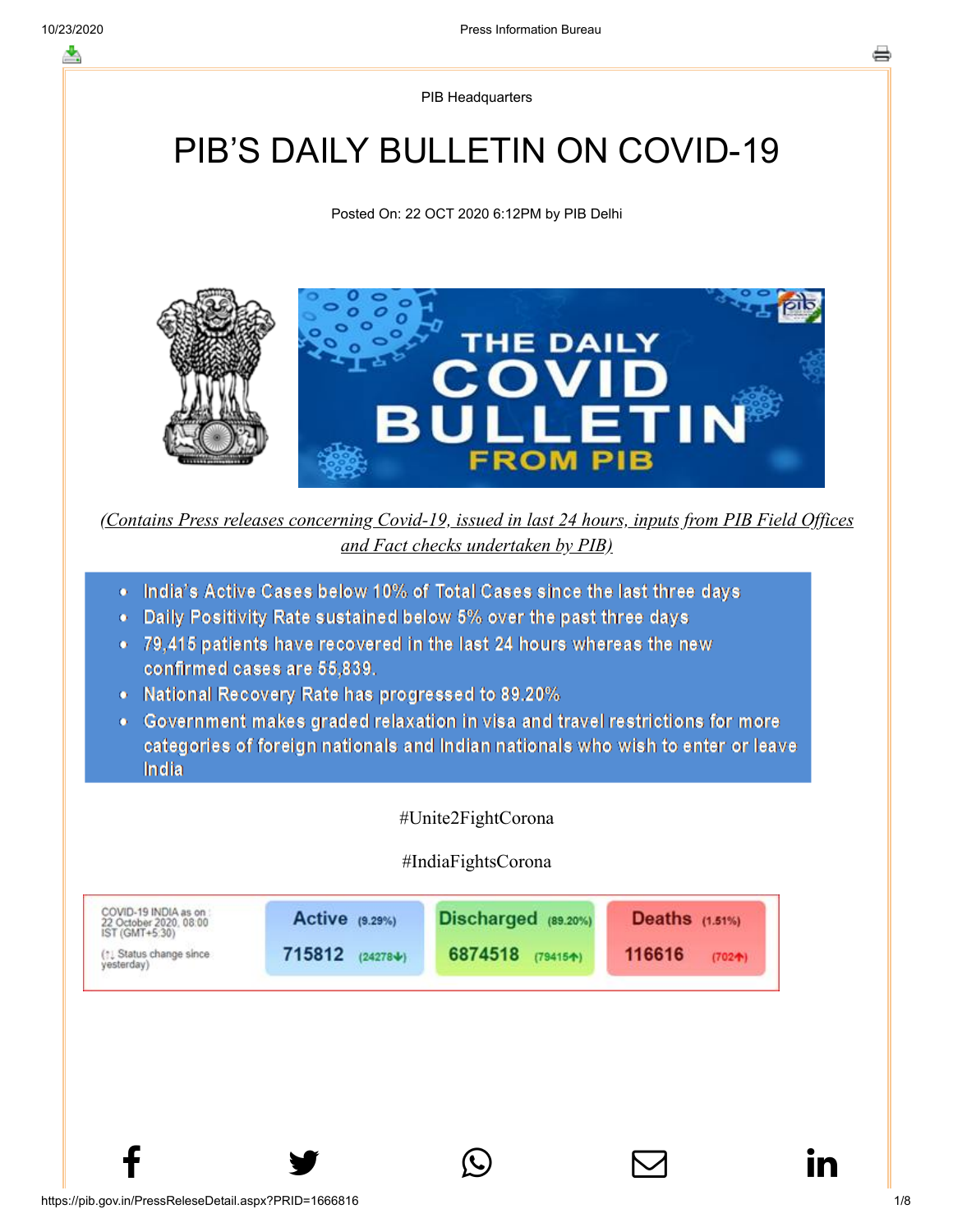

A indicates increase in the number in the last 24 hrs

\* 'Recovered' and 'Active' bar plots (for states) are to scale; the 'Deaths' plot is NOT to scale

# **India's Active Cases below 10% of Total Cases since the last three days, Daily Positivity Rate sustained below 5% over the past three days**

@COVIDNewsByMIB

India trend of steadily decreasing active cases continues unabated. The Active Cases have been sustained below 10% of the total cases for the last three days suggesting only 1 in 10 cases are active COVID19 [patients across th](http://www.facebook.com/share.php?u=https://pib.gov.in/PressReleasePage.aspx?PRID=1666816)[e country.Presently the](https://twitter.com/intent/tweet?url=https://pib.gov.in/PressReleasePage.aspx?PRID=1666816&text=PIB%E2%80%99S%20DAILY%20BULLETIN%20ON%20COVID-19) [active cases comprise m](https://api.whatsapp.com/send?text=https://pib.gov.in/PressReleasePage.aspx?PRID=1666816)erely **9.29%** of the t[otal positive cases](https://www.linkedin.com/shareArticle?mini=true&url=https://pib.gov.in/PressReleasePage.aspx?PRID=1666816&title=PIB%E2%80%99S%20DAILY%20BULLETIN%20ON%20COVID-19&summary=My%20favorite%20developer%20program&source=LinkedIn) of the country standing at **7,15,812.** Registering and the milesto[ne, the daily](https://mail.google.com/mail/?view=cm&fs=1&tf=1&to=&su=PIB%E2%80%99S%20DAILY%20BULLETIN%20ON%20COVID-19&body=https://pib.gov.in/PressReleasePage.aspx?PRID=1666816&ui=2&tf=1&pli=1) Positivity Rate has also been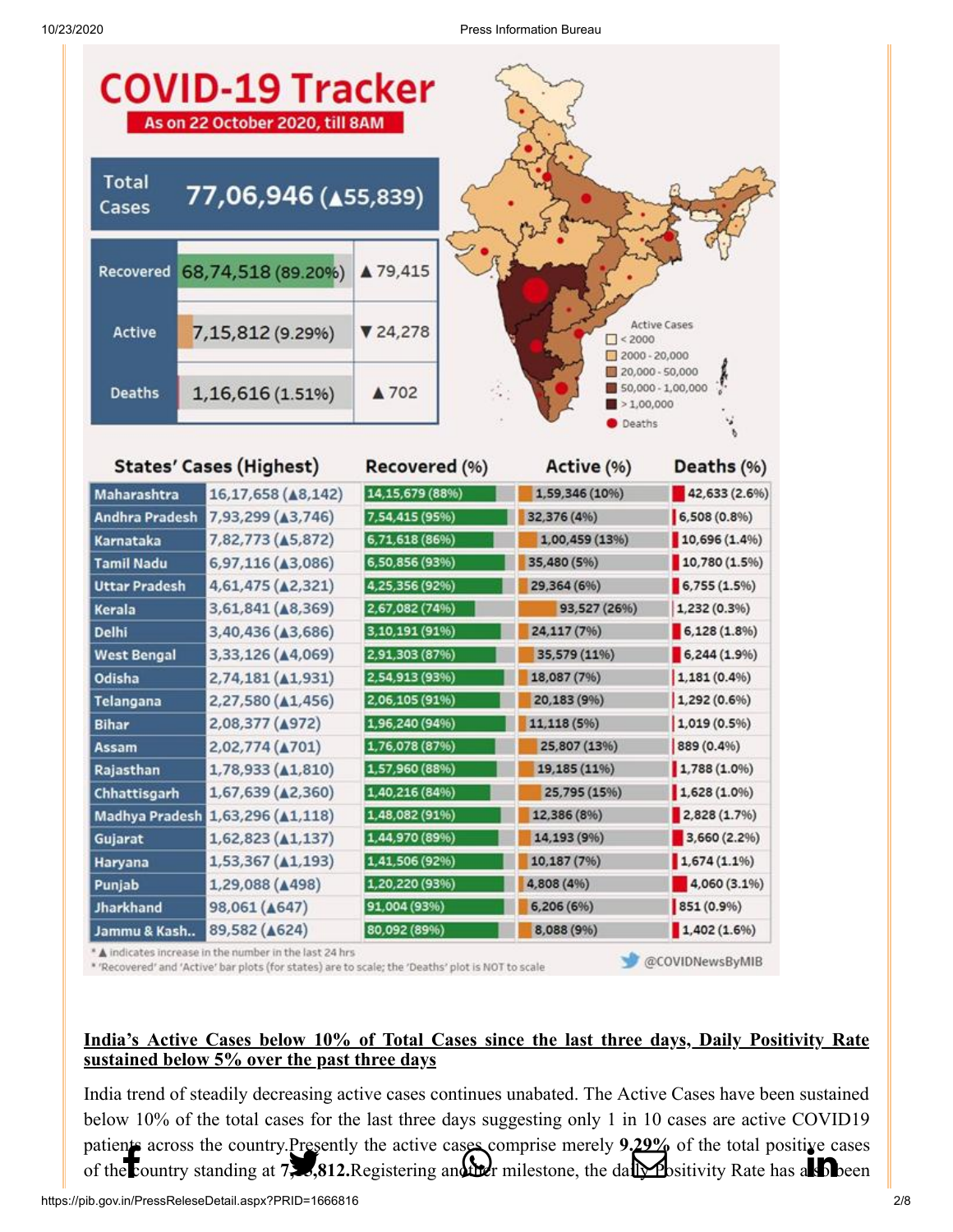[maintained to les](http://www.facebook.com/share.php?u=https://pib.gov.in/PressReleasePage.aspx?PRID=1666816)[s than 5% over the pa](https://twitter.com/intent/tweet?url=https://pib.gov.in/PressReleasePage.aspx?PRID=1666816&text=PIB%E2%80%99S%20DAILY%20BULLETIN%20ON%20COVID-19)[st three days.Today, th](https://api.whatsapp.com/send?text=https://pib.gov.in/PressReleasePage.aspx?PRID=1666816)[e daily Positivity Rate](https://mail.google.com/mail/?view=cm&fs=1&tf=1&to=&su=PIB%E2%80%99S%20DAILY%20BULLETIN%20ON%20COVID-19&body=https://pib.gov.in/PressReleasePage.aspx?PRID=1666816&ui=2&tf=1&pli=1) [is reported to be](https://www.linkedin.com/shareArticle?mini=true&url=https://pib.gov.in/PressReleasePage.aspx?PRID=1666816&title=PIB%E2%80%99S%20DAILY%20BULLETIN%20ON%20COVID-19&summary=My%20favorite%20developer%20program&source=LinkedIn) **3.8%.** The decrease in the daily positivity rate is simultaneously mapped by the falling active cases, which continue to be under 7.5L today (**7,15,812**).The total recovered cases are close to 69 lakhs (**68,74,518).** The difference between active cases and recovered cases is consistently increasing and stands at **61,58,706** today.**79,415 patients** have recovered and discharged in the last 24 hours whereas the new confirmed cases are **55,839.** The national Recovery Rate has progressed to **89.20%.81%** of the new recovered cases are observed to be concentrated in 10 States/UTs.Maharashtra has contributed more than 23,000 to the single day recovery.**55,839** new confirmed cases were recorded during the last 24 hours.**78%** of these are from 10 States and UTs. Maharashtra and Kerala are still reporting a very high number of new cases with more than 8,000 cases each followed by Karnataka with more than 5,000 cases.**702** case fatalities have been reported in the past 24 hours. Of these, **nearly 82%** are concentrated in ten States/UTs.More than **25%** of new fatalities reported are from Maharashtra (180 deaths).

# **[For details :](https://pib.gov.in/PressReleseDetail.aspx?PRID=1666474)**

# **Dr. Harsh Vardhan launches eco-friendly, efficient and DME fired "AditiUrjaSanch" Unit at CSIR-NCL, Pune**

The Union Minister of Science and Technology and Earth Sciences, Dr. Harsh Vardhan yesterday inaugurated the DME fired "AditiUrjaSanch" unit along with the DME-LPG blended fuel cylinders and handed them over for common public and CSIR-NCL (National Chemical Laboratory) canteen use on a trial basis at CSIR-NCL premises virtually through video-conferencing. Dr. Harsh Vardhan, in his address said, "The launch of this burner will also provide a significant boost to the 'Make in India' campaign as all the manufacturers of cylinders, gas stoves, regulators, and gas hose are domestic. This kind of activity may bridge the gap between demand and supply, and it can ensure energy security for the nation." The new Burner is fully designed and fabricated by NCL for DME, DME -LPG blended mixtures and LPG combustion.

# **[For details:](https://pib.gov.in/PressReleseDetail.aspx?PRID=1666510)**

# **Dr. Harsh Vardhan virtually addresses World Bank- IMF annual meeting 2020**

Dr. Harsh Vardhan, Union Minister for Health and Family Welfare virtually addressed the World Bank-IMF annual meeting, yesterday. The theme of the meeting was "*Unleashing the South Asian Century through Human Capital for All "*and "*Investing in Covid-19 Vaccines and Primary Healthcare Delivery System".*Emphasizing India's role during the pandemic, Dr. Harsh Vardhan said, "The inclusiveness of India's response has led us to manage the pandemic currently. The COVID pandemic has created disruption in the normal life but has also provided a steep learning curve for all of us to be more resilient and prepared for the future.'' These efforts have been a result of commitment from all stakeholders. "India has been following a pre-emptive, proactive, and graded response characterised by a "*Whole of Society, Whole of Government*" approach to manage the challenges posed by the global pandemic, he added.Lauding the support of private sector in India's COVID-19 management, he stated, "Innovation, ability and agility of the private sector has supported the efforts to fight COVID in a big way. Dr. Harsh Vardhan stated that due to theunprecedented challenges faced by the world on account of the pandemic, India is making use of Information Technology in virtually every aspect of COVID management-[AarogyaSetu app](http://www.facebook.com/share.php?u=https://pib.gov.in/PressReleasePage.aspx?PRID=1666816) [and ITIHAS, a cellula](https://twitter.com/intent/tweet?url=https://pib.gov.in/PressReleasePage.aspx?PRID=1666816&text=PIB%E2%80%99S%20DAILY%20BULLETIN%20ON%20COVID-19)[r based tracking techno](https://api.whatsapp.com/send?text=https://pib.gov.in/PressReleasePage.aspx?PRID=1666816)[logy has been used for](https://mail.google.com/mail/?view=cm&fs=1&tf=1&to=&su=PIB%E2%80%99S%20DAILY%20BULLETIN%20ON%20COVID-19&body=https://pib.gov.in/PressReleasePage.aspx?PRID=1666816&ui=2&tf=1&pli=1) surveillance and identification of potential defters, RT-PCR app for jesting, facility app for managi[ng information](https://www.linkedin.com/shareArticle?mini=true&url=https://pib.gov.in/PressReleasePage.aspx?PRID=1666816&title=PIB%E2%80%99S%20DAILY%20BULLETIN%20ON%20COVID-19&summary=My%20favorite%20developer%20program&source=LinkedIn) on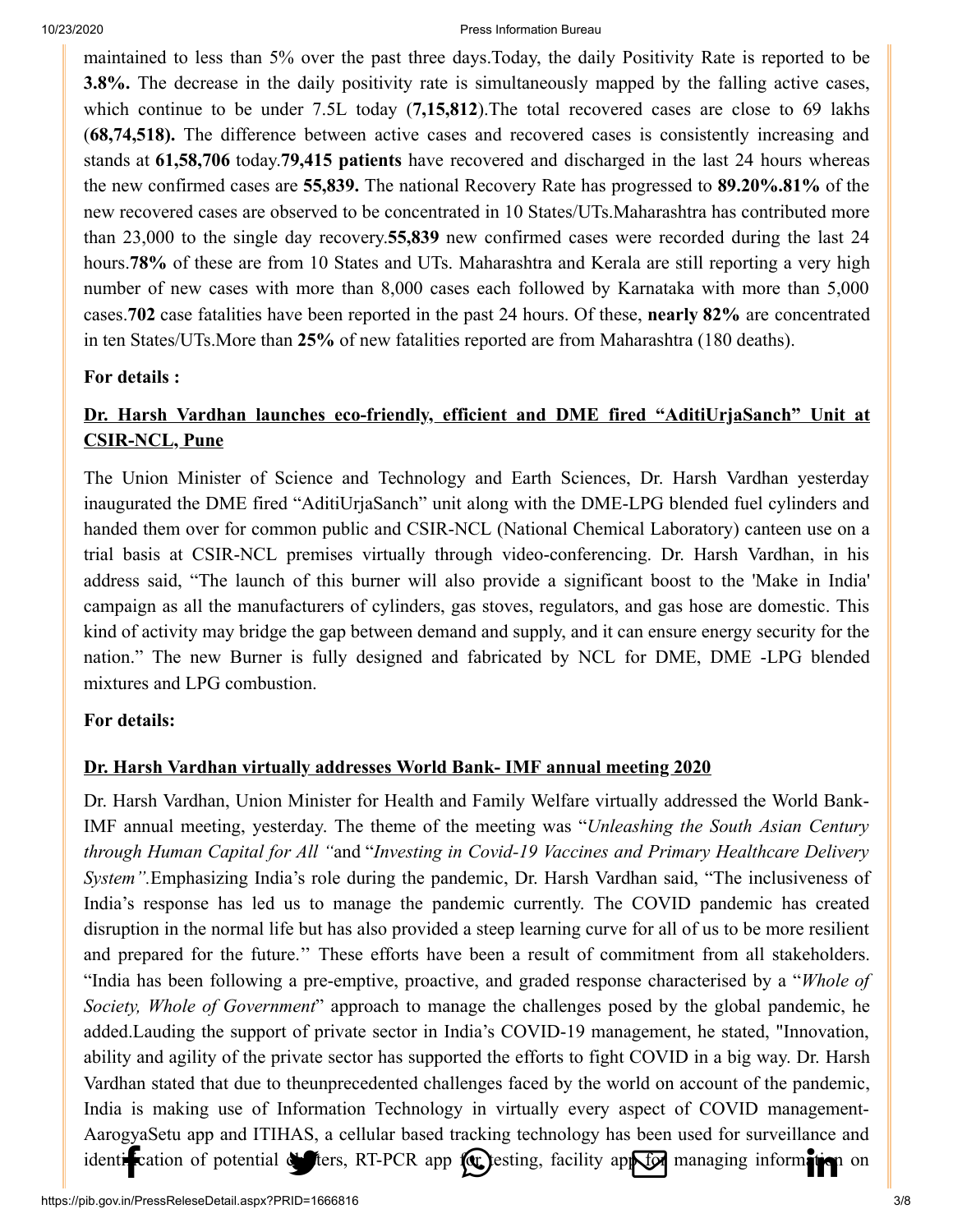[admitted patients,](http://www.facebook.com/share.php?u=https://pib.gov.in/PressReleasePage.aspx?PRID=1666816) [all integrated with a si](https://twitter.com/intent/tweet?url=https://pib.gov.in/PressReleasePage.aspx?PRID=1666816&text=PIB%E2%80%99S%20DAILY%20BULLETIN%20ON%20COVID-19)[ngle COVID portal.Th](https://api.whatsapp.com/send?text=https://pib.gov.in/PressReleasePage.aspx?PRID=1666816)[e Union Health Minist](https://mail.google.com/mail/?view=cm&fs=1&tf=1&to=&su=PIB%E2%80%99S%20DAILY%20BULLETIN%20ON%20COVID-19&body=https://pib.gov.in/PressReleasePage.aspx?PRID=1666816&ui=2&tf=1&pli=1)[er spoke at length](https://www.linkedin.com/shareArticle?mini=true&url=https://pib.gov.in/PressReleasePage.aspx?PRID=1666816&title=PIB%E2%80%99S%20DAILY%20BULLETIN%20ON%20COVID-19&summary=My%20favorite%20developer%20program&source=LinkedIn) about India's preparedness to deal with pandemics and commitment to ensure affordable healthcare delivery to all.

# **[For details:](https://pib.gov.in/PressReleseDetail.aspx?PRID=1666486)**

# **Graded relaxation in visa and travel restrictions**

In view of the situation arising out of the COVID-19 pandemic, the Government of India had taken a series of steps to curtail the inward and outward movement of international passengers since February, 2020. The Government has now decided to make a graded relaxation in visa and travel restrictions for more categories of foreign nationals and Indian nationals who wish to enter or leave India. Therefore, it has been decided to permit all OCI and PIO card holders and all other foreign nationals intending to visit India for any purpose, except on a Tourist Visa to enter by air or water routes through authorized airports and seaport immigration check posts. This includes flights operated under Vande Bharat Mission, Air Transport Bubble arrangements or by any non scheduled commercial flights as allowed by the Ministry of Civil Aviation. All such travelers will, however have to strictly adhere to the guidelines of the Ministry of Health and Family Welfare regarding quarantine and other health/COVID-19 matters.

# **[For details :](https://pib.gov.in/PressReleseDetail.aspx?PRID=1666713)**

# **Productivity Linked Bonus (PLB) equivalent to 78 days' wages for the financial year 2019-2020 for all eligible non-gazetted Railway employees**

About 11.58 lakh non-gazetted Railway employees have been granted bonus equivalent to 78 days wages for FY 2019-20.This Productivity linked bonus to railway employees has been estimated to be of Rs. 2081.68 crores. The Union Cabinet in its meeting held on 21.10.2020 accepted the proposal of the Ministry of Railways for payment of Productivity Linked Bonus (PLB) equivalent to 78 days' wages for the financial year 2019-2020 for all eligible non-gazetted Railway employees (excluding RPF/RPSF personnel).

# **[For details :](https://pib.gov.in/PressReleseDetail.aspx?PRID=1666740)**

# **ECI constitutes committee to examine issues concerning expenditure limits**

Election Commission has constituted a committee comprising Sh. Harish Kumar, Ex. IRS and DG (Investigation), Sh. UmeshSinha, Secretary General and DG (Expenditure) to examine the issues concerning expenditure limit for a candidate in view of increase in number of electors and rise in Cost Inflation Index and other factors. Considering the factor of COVID-19, the Ministry of Law & Justice on 19.10.2020 has notified an amendment in Rule 90 of Conduct of Elections Rules, 1961 enhancing the existing expenditure limit by 10%. This increase of 10% will be applicable with immediate effect in ongoing elections. Expenditure limit for a candidate was last revised in 2014 vide notification dated 28.02.2014, while in respect of Andhra Pradesh and Telangana it was revised vide notification dated 10.10.2018. In last 6 years the limit was not increased despite increase in electorate from 834 million to 910 million in 2019 to 921 million now. Further, Cost Inflation Index during this period has increased from 220 to 280 in 2019 to 301 now.

# **[For details :](https://pib.gov.in/PressReleseDetail.aspx?PRID=1666540)**

**SAI to arrange [for travel for trainees](https://twitter.com/intent/tweet?url=https://pib.gov.in/PressReleasePage.aspx?PRID=1666816&text=PIB%E2%80%99S%20DAILY%20BULLETIN%20ON%20COVID-19) [to return to various](https://api.whatsapp.com/send?text=https://pib.gov.in/PressReleasePage.aspx?PRID=1666816) [training centres, as t](https://mail.google.com/mail/?view=cm&fs=1&tf=1&to=&su=PIB%E2%80%99S%20DAILY%20BULLETIN%20ON%20COVID-19&body=https://pib.gov.in/PressReleasePage.aspx?PRID=1666816&ui=2&tf=1&pli=1)[raining begins to](https://www.linkedin.com/shareArticle?mini=true&url=https://pib.gov.in/PressReleasePage.aspx?PRID=1666816&title=PIB%E2%80%99S%20DAILY%20BULLETIN%20ON%20COVID-19&summary=My%20favorite%20developer%20program&source=LinkedIn) [resume across the](http://www.facebook.com/share.php?u=https://pib.gov.in/PressReleasePage.aspx?PRID=1666816) country**  $\bigodot$   $\bigodot$   $\bigodot$  **in**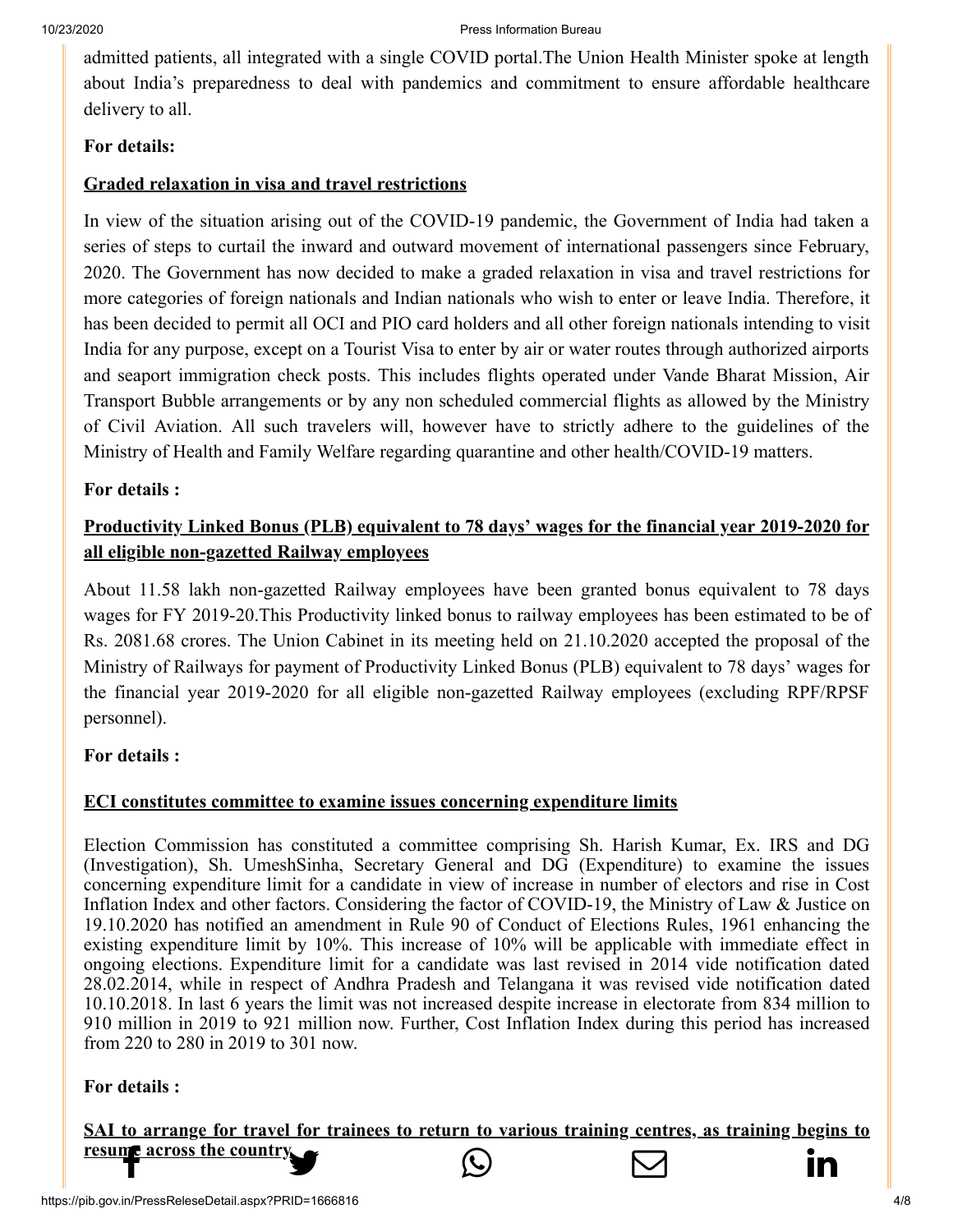[With an eye on t](http://www.facebook.com/share.php?u=https://pib.gov.in/PressReleasePage.aspx?PRID=1666816)[he Tokyo Olympics a](https://twitter.com/intent/tweet?url=https://pib.gov.in/PressReleasePage.aspx?PRID=1666816&text=PIB%E2%80%99S%20DAILY%20BULLETIN%20ON%20COVID-19)[nd Paralympics, sporti](https://api.whatsapp.com/send?text=https://pib.gov.in/PressReleasePage.aspx?PRID=1666816)[ng activities are](https://mail.google.com/mail/?view=cm&fs=1&tf=1&to=&su=PIB%E2%80%99S%20DAILY%20BULLETIN%20ON%20COVID-19&body=https://pib.gov.in/PressReleasePage.aspx?PRID=1666816&ui=2&tf=1&pli=1) bein[g resumed in SAI](https://www.linkedin.com/shareArticle?mini=true&url=https://pib.gov.in/PressReleasePage.aspx?PRID=1666816&title=PIB%E2%80%99S%20DAILY%20BULLETIN%20ON%20COVID-19&summary=My%20favorite%20developer%20program&source=LinkedIn) training centres across the country from November 1. In view of the prevailing Covid-19 situation and to protect athletes from exposure to the virus, the Sports Authority of India has decided to make transport arrangements for the athletes of NCOEs/SAI Training Centres who have to join their training facility. This is due to the sudden situation that had emerged in March this year when athletes had to be sent back home due to the coronavirus. It has been decided that athletes who have to travel beyond 500 km will be provided with an air ticket while those athletes who are stationed less than 500 km may travel by Train in 3rd AC. Further, in order to create a bio-bubble for resumption of training in SAI centres, it has been decided to provide accommodation to all coaches and support staff of the NCOEs/STCs. The regular and contractual staff will be provided accommodation at government cost.

#### **[For details :](https://pib.gov.in/PressReleseDetail.aspx?PRID=1666515)**

# **DrJitendra Singh presides over the 317th Executive Council meeting of the Indian Institute of Public Administration (IIPA) as its new Chairman**

Union MoS (I/C) DoNER, MoS (PP) DrJitendra Singh yesterday presided over the  $317<sup>th</sup>$  Executive Council meeting of the Indian Institute of Public Administration (IIPA) as its new Chairman.In his first Executive Council Meeting after taking over as Chairman, DrJitendra Singh made the important announcement that the Life Membership of IIPA will be thrown open w.e.f. 1st January 2021. He also called upon more number of serving officers to take up the membership of IIPA and noted that the government service rules do not forbid a serving official to become a member of IIPA. Appreciating the hard work of IIPA faculty and officials, DrJitendra Singh said, the best evidence of their commitment and diligence came out during the difficult times of COVID pandemic when IIPA established a digital classroom for conducting online classes and did not allow the curriculum to be disrupted. He said, it is not a small achievement that IIPA conducted as many as 14 online training programmes for officers from different services during the lockdown and post-lockdown period.

#### **[For details :](https://pib.gov.in/PressReleseDetail.aspx?PRID=1666485)**

#### INPUTS FROM PIB FIELD OFFICES

- Himachal Pradesh: Governor BandaruDattatraya yesterday unveiled a cut-out prepared by Shimla Police for social awareness of COVID-19 at Raj Bhavan. The Governor appreciated the initiative and said that during the Corona pandemic, the police personnel have done an excellent job in fighting COVID-19 as frontline warriors. He said that the fight against the Corona pandemic was yet not over. Therefore, we have to be cautious until its medicine was available, he added and urged the people to wear masks and make a habit of washing hands with soap, maintain physical distancing in public places and like a responsible citizen, follow these guidelines and be a participant in the victory over Corona. He called for cooperation in the Prime Minister's mass movement appeal against COVID-19.
- Maharashtra: Maharashtra reported 8,142 new cases on Wednesday, even as 23,371 patients recovered from the viral infection, bringing down the number of active cases to 1.58 lakhs. Mumbai reported 1,609 new Covid cases and the number of active cases in the city now stand at [19,245. Me](http://www.facebook.com/share.php?u=https://pib.gov.in/PressReleasePage.aspx?PRID=1666816)[anwhile, Nagpur has](https://twitter.com/intent/tweet?url=https://pib.gov.in/PressReleasePage.aspx?PRID=1666816&text=PIB%E2%80%99S%20DAILY%20BULLETIN%20ON%20COVID-19) [become the first distri](https://api.whatsapp.com/send?text=https://pib.gov.in/PressReleasePage.aspx?PRID=1666816)[ct in the state to start](https://mail.google.com/mail/?view=cm&fs=1&tf=1&to=&su=PIB%E2%80%99S%20DAILY%20BULLETIN%20ON%20COVID-19&body=https://pib.gov.in/PressReleasePage.aspx?PRID=1666816&ui=2&tf=1&pli=1) [post Covid care](https://www.linkedin.com/shareArticle?mini=true&url=https://pib.gov.in/PressReleasePage.aspx?PRID=1666816&title=PIB%E2%80%99S%20DAILY%20BULLETIN%20ON%20COVID-19&summary=My%20favorite%20developer%20program&source=LinkedIn) Fentres in Primary Health Centres.  $\bigotimes$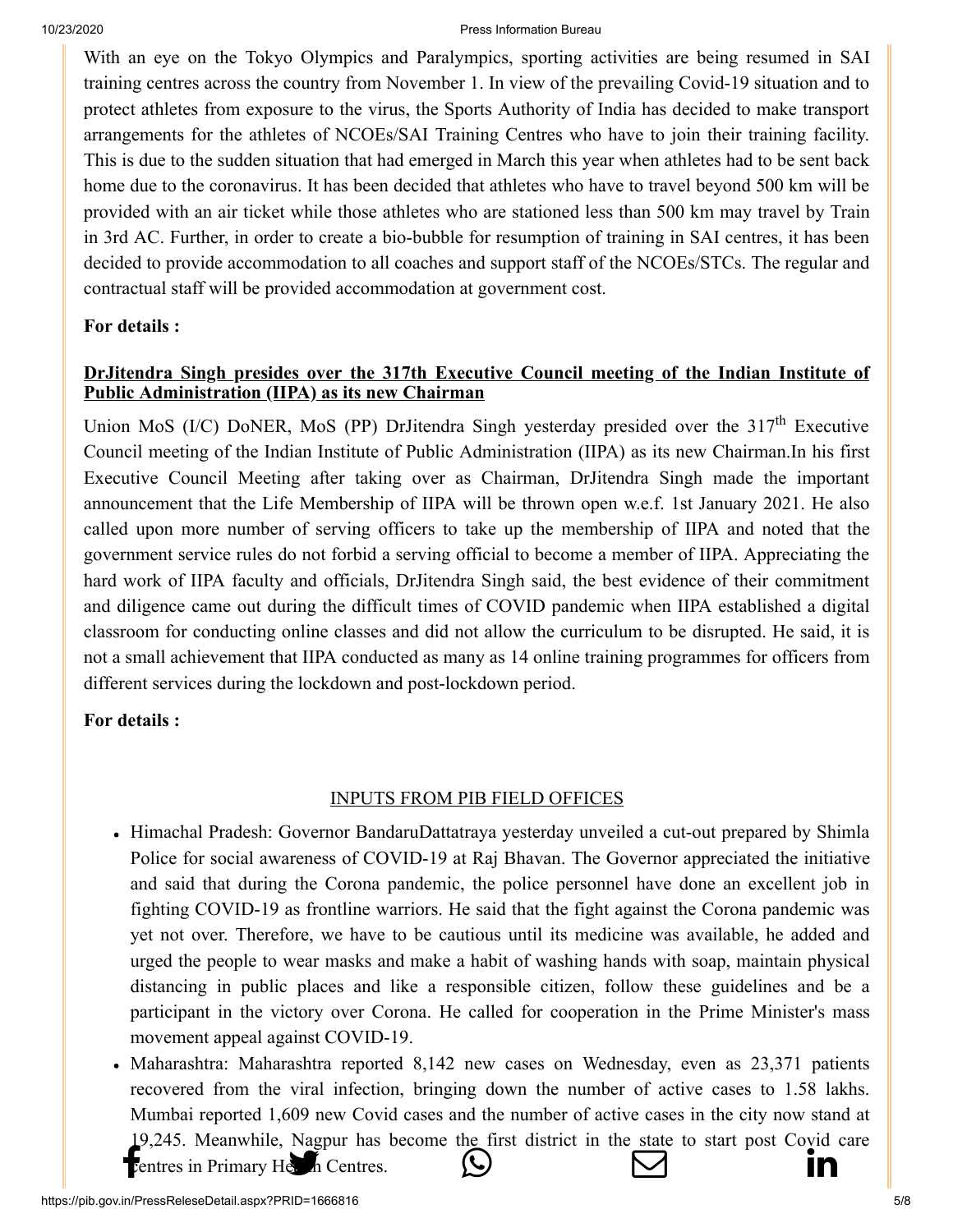- [Gujarat: Th](http://www.facebook.com/share.php?u=https://pib.gov.in/PressReleasePage.aspx?PRID=1666816)[e recovery rate in Guja](https://twitter.com/intent/tweet?url=https://pib.gov.in/PressReleasePage.aspx?PRID=1666816&text=PIB%E2%80%99S%20DAILY%20BULLETIN%20ON%20COVID-19)[rat has reached up to 8](https://api.whatsapp.com/send?text=https://pib.gov.in/PressReleasePage.aspx?PRID=1666816)[9.03 per cent. The sta](https://mail.google.com/mail/?view=cm&fs=1&tf=1&to=&su=PIB%E2%80%99S%20DAILY%20BULLETIN%20ON%20COVID-19&body=https://pib.gov.in/PressReleasePage.aspx?PRID=1666816&ui=2&tf=1&pli=1)[te recorded 1,137](https://www.linkedin.com/shareArticle?mini=true&url=https://pib.gov.in/PressReleasePage.aspx?PRID=1666816&title=PIB%E2%80%99S%20DAILY%20BULLETIN%20ON%20COVID-19&summary=My%20favorite%20developer%20program&source=LinkedIn) new cases and 1,180 recoveries during the past 24 hours, taking the total number of active cases to 14,215. Out of these 75 patients are on ventilator support. The state has registered 3,663 Covid deaths till date.
- Rajasthan: For eight days in a row, Rajasthan has reported more recoveries than fresh Covid infections. The state reported 1,810 new cases against 2,865 recoveries. The maximum new cases, that is, 349 were reported from Jaipur, followed by Jodhpur with 303 cases and then Alwar with 178 new cases.
- Chhattisgarh: A three-member Central team is on a visit to Chhattisgarh to assess the facilities to deal with the Covid-19 situation. The team visited Government Medical College and Hospital, Raipur and also various District Hospitals and COVID Care Centres in Raipur and Durg districts and assessed the government's preparedness. Chhattisgarh has 25,795 active cases as on date.
- Kerala: State is facing a record fiscal deficit following the economic crisis triggered by the Covid pandemic. During the evaluation made for the first quarter of the current financial year, it was found that that the state's fiscal deficit stood at 112.9 per cent which comes to the tune of 10,578 crores. It also pointed out that if financial assistance from the Centre including GST compensation is not received immediately, the state could plunge into a deep financial crisis in the coming days. Meanwhile, in a major setback to the state government, the two-member commission entrusted to probe the Sprinklr deal has found lapses in it. The report says former Principal Secretary to Chief Minister M.Sivasankar showed undue haste in finalizing the deal in which the details of Covid-19 patients were transferred to Sprinklr Inc.
- Tamil Nadu: The fatality rate of Covid-19 infection in the Union territory of Puducherry has crossed 2%, much higher than the national average of 1.6%. Metro trains and stations in Chennai are now being disinfected with aqueous-stabilised ozone instead of standard disinfectant to protect staff from harsh chemicals.The [railways](https://timesofindia.indiatimes.com/topic/railways) has announced [festivalspecial](https://timesofindia.indiatimes.com/topic/festival-special) superfast train servicesbetween [Gandhidham](https://timesofindia.indiatimes.com/topic/Gandhidham) and [Tirunelveli](https://timesofindia.indiatimes.com/topic/Tirunelveli) via Madgaon, Ernakulam Junction, Thiruvananthapuram Central and Nagercoil Town to facilitate convenient travel during the festive season. For the fourth consecutive day, Tamil Nadu reported less than 4,000 Covid-19 cases with 3,086 people testing positive for the virus on Wednesday. The State also reported 39 deaths.
- Karnataka: Karnataka conducted 1,08,241 Covid tests across 155 labs in a single day yesterday, So far 69,52,835 tests were conducted with a positivity rate of 5.42%. 947 patients out of 1,00,440 active cases i.e. 0.94% cases are being treated in ICU. State's case fatality rate stands at 1.49%, said Health And Family Welfare Minister Dr K Sudhakar in his tweet. Primary And Secondary Education Minister has directed the department to issue guidelines for online classes.
- Andhra Pradesh: State Educational Minister Adimulapu Suresh reiterated that schools will start from November 2 taking all precautions. He said classes for grades1,3,5,7,9 would be conducted on one day and classes for 2,4,6,8,10 will be held on another day on odd-even basis. The minister said the teachers have been trained through DMHO to implement and monitor Covid appropriate behaviour and protocol in schools. He said medical staff will be available for each school and a doctor will be available at PHC. Meanwhile, as part of Covid-19 awareness programme, district administrations have been organizing rallies to check spread of coronavirus. Emphasis has been laid on the need to wear mask properly, maintaining social distance and washing of hands [frequently a](http://www.facebook.com/share.php?u=https://pib.gov.in/PressReleasePage.aspx?PRID=1666816)[s many times as possib](https://twitter.com/intent/tweet?url=https://pib.gov.in/PressReleasePage.aspx?PRID=1666816&text=PIB%E2%80%99S%20DAILY%20BULLETIN%20ON%20COVID-19)le. f → © ⊠ in

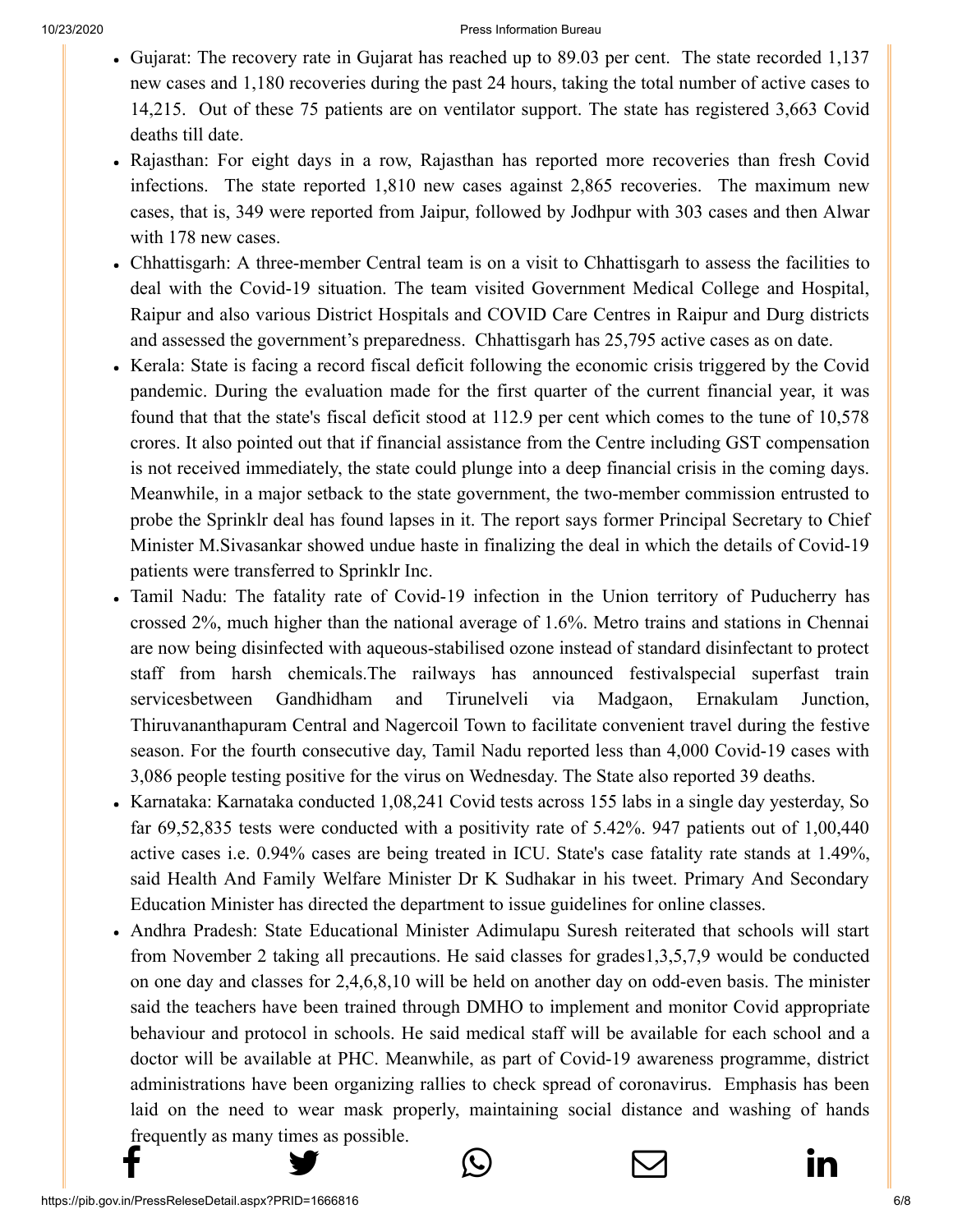- [Telangana:](http://www.facebook.com/share.php?u=https://pib.gov.in/PressReleasePage.aspx?PRID=1666816) [1456 new cases, 1717 r](https://twitter.com/intent/tweet?url=https://pib.gov.in/PressReleasePage.aspx?PRID=1666816&text=PIB%E2%80%99S%20DAILY%20BULLETIN%20ON%20COVID-19)[ecoveries & 5 deaths r](https://api.whatsapp.com/send?text=https://pib.gov.in/PressReleasePage.aspx?PRID=1666816)[eported in the last 24 h](https://mail.google.com/mail/?view=cm&fs=1&tf=1&to=&su=PIB%E2%80%99S%20DAILY%20BULLETIN%20ON%20COVID-19&body=https://pib.gov.in/PressReleasePage.aspx?PRID=1666816&ui=2&tf=1&pli=1)[ours in Telangana;](https://www.linkedin.com/shareArticle?mini=true&url=https://pib.gov.in/PressReleasePage.aspx?PRID=1666816&title=PIB%E2%80%99S%20DAILY%20BULLETIN%20ON%20COVID-19&summary=My%20favorite%20developer%20program&source=LinkedIn) out of 1456 cases, 254 cases reported from GHMC. Total cases: 2,27,580; Active cases: 20,183; Deaths: 1292; Discharges :2,06,105. Former Telangana minister NayiniNarsimha Reddy passes away due to post-Covid complications. The former Minister was diagnosed with Covid-19 about 24 days ago from which he had fully recovered after a spell of hospitalisation.
- Assam: In Assam, 701 more people tested positive for COVID-19 and 1664 patients discharged yesterday. Total cases rise to 202774, active 25807, discharged 176075 and 889 deaths.
- Meghalaya: In Meghalaya, 177 patients have recovered from COVID-19 in the State today. Total active cases 1870 and total recovered 6674.
- Nagaland: Nagaland's 8139 COVID-19 cases, 3613 are armed personnel, 2512 traced contacts, 1617 returnees and 397 frontline workers.
- Sikkim: In Sikkim, 49 more people tested positive for COVID-19, active cases 252 and total discharged 3328.



 $f$  y  $\circledcirc$   $\quad \circ$  in

# **FACT CHECK**